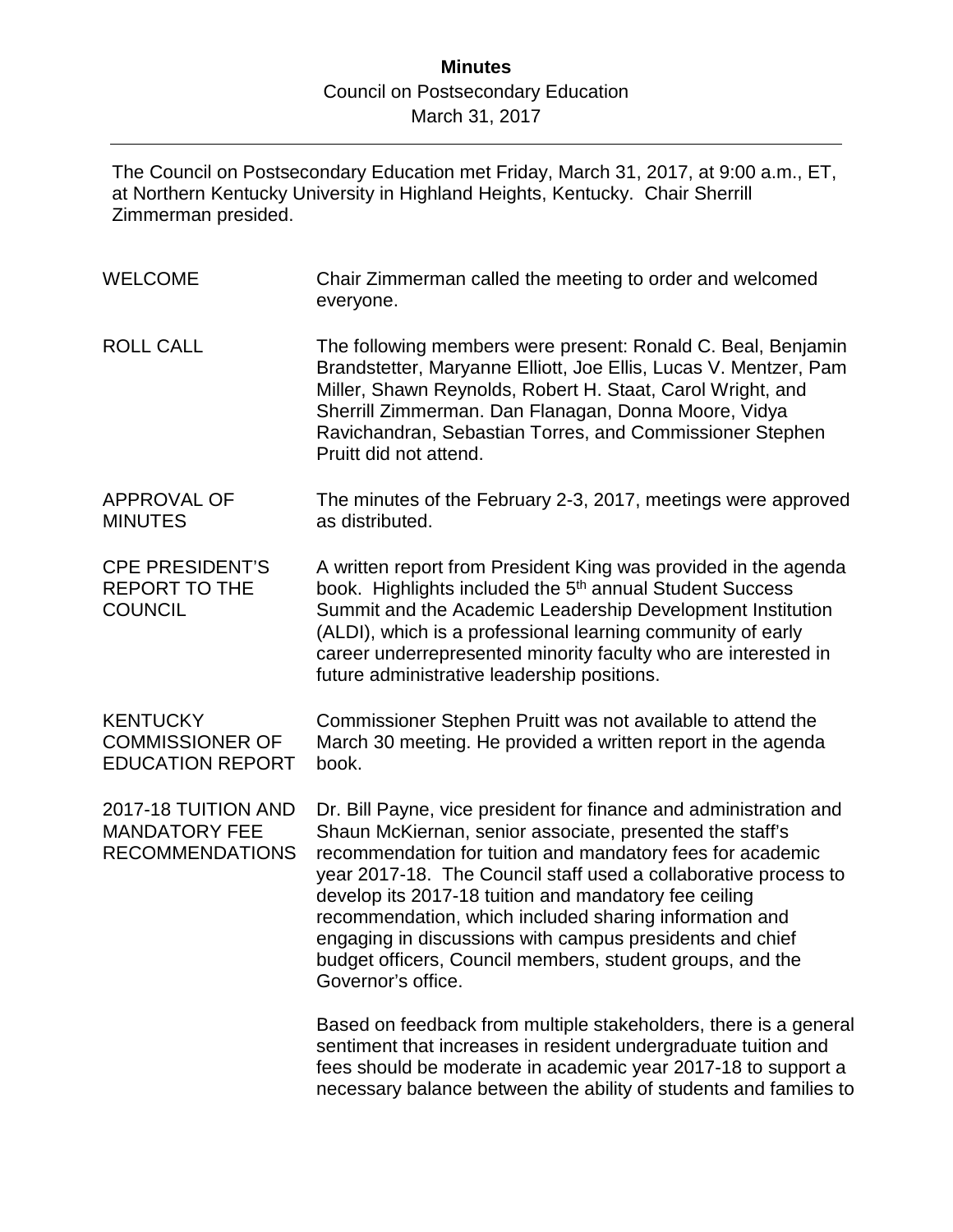pay for college and resources required for postsecondary institutions to address inflationary cost increases, manage growth in employer-paid retirement contributions, and support continuing progress toward attainment of HB1 and Strategic Agenda goals and objectives. The recommendations were consistent with the primary objectives of the Council's Tuition and Mandatory Fee Policy, including funding adequacy, shared benefits and responsibility, affordability and access, attracting and importing talent, and effective use of resources.

It was recommended that the Council approve resident undergraduate tuition and mandatory fee ceilings for academic year 2017-18 that equate to maximum base rate increases of no more than 3.0 percent at Western Kentucky University, no more than 4.0 percent at the University of Kentucky and Northern Kentucky University, and no more than 5.0 percent at Eastern Kentucky University, Kentucky State University, Morehead State University, and Murray State University.

It was further recommended that the Council approve a tuition and fee ceiling for resident students attending KCTCS institutions that equates to a maximum base rate increase of no more than  $$6.\n$ <sup>00</sup> per credit hour (i.e., a 3.9% increase).

Finally, it was recommended that the public institutions be allowed to submit for Council review and approval market competitive tuition and fee rates for graduate and online courses.

Staff did not recommend a tuition and fee ceiling for the University of Louisville because the university's Board of Trustees had already voted to maintain current tuition and fee levels into 2017-18 (i.e., no increase), and that decision was affirmed by the institution's interim president.

Mandated KERS increases and the continuing decline of state funding were cited as the main reasons for the continued need to increase tuition rates. Several campus presidents commented on their plans to reduce budgets, keep other student expenses from rising, and increase the amounts of institution-supported financial aid to low-income students.

CPE student member Sebastian Torres was unable to attend the meeting, but sent a letter of support. President King read the letter to the Council.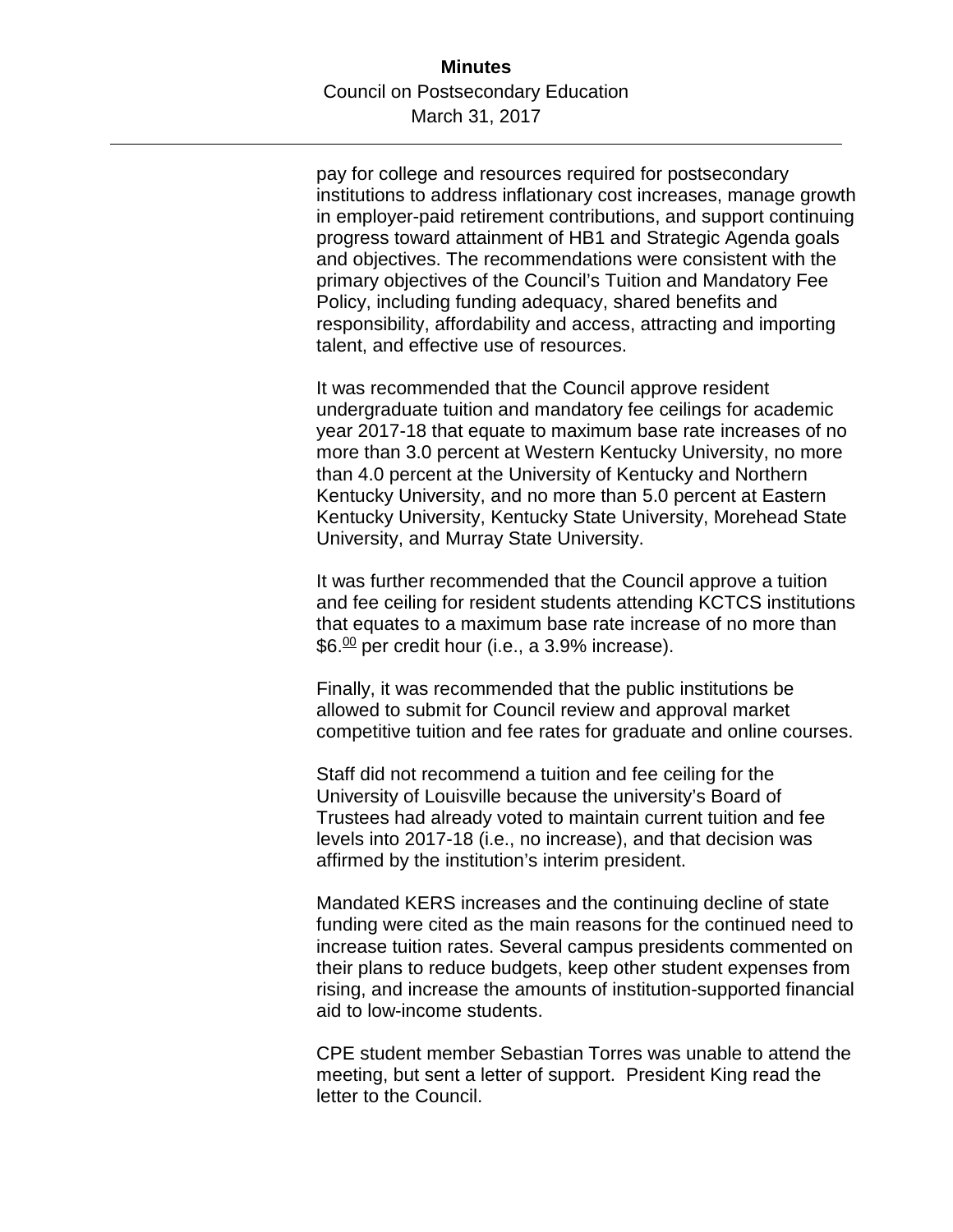|                                                                                              | MOTION: Dr. Staat moved that the Council approve the Council's<br>recommendations as proposed for the 2017-18 academic year<br>Dr. Ellis seconded the motion.                                                                                                                                                                                                                                                                                                                                                                                                                                                                                                                            |
|----------------------------------------------------------------------------------------------|------------------------------------------------------------------------------------------------------------------------------------------------------------------------------------------------------------------------------------------------------------------------------------------------------------------------------------------------------------------------------------------------------------------------------------------------------------------------------------------------------------------------------------------------------------------------------------------------------------------------------------------------------------------------------------------|
|                                                                                              | VOTE: The motion passed with 2 nays.                                                                                                                                                                                                                                                                                                                                                                                                                                                                                                                                                                                                                                                     |
| <b>STRATEGIC AGENDA</b><br><b>METRICS</b><br><b>ACCOUNTABILITY</b><br><b>SYSTEM OVERVIEW</b> | Ms. Lee Nimocks, vice president of policy, planning and external<br>relations, and David Mahan, executive director of data, research,<br>and analysis, presented the accountability system for the 2016-<br>21 Strategic Agenda, Stronger by Degrees. Discussion topics<br>included specific measures over the five-year plan, the alignment<br>of plan metrics with those in the diversity plan and performance<br>funding, the target-setting process, and how the Council and<br>campuses will regularly report on process made toward the<br>goals.                                                                                                                                  |
| <b>EXECUTIVE</b><br><b>COMMITTEE</b><br><b>REPORT</b>                                        | The Executive Committee met prior to the business meeting on<br>March 31 to discuss the 2017 evaluation of CPE President<br>Robert King. Members of the committee approved the timeline,<br>surveys, persons to survey, and process.                                                                                                                                                                                                                                                                                                                                                                                                                                                     |
|                                                                                              | The Committee also approved a two-year contract extension for<br>President King, which extends his contract through June 30,<br>2019.                                                                                                                                                                                                                                                                                                                                                                                                                                                                                                                                                    |
|                                                                                              | MOTION: Mr. Brandstetter moved that the Council approve the<br>two-year contract extension for Robert L. King. Mr. Beal<br>seconded the motion.                                                                                                                                                                                                                                                                                                                                                                                                                                                                                                                                          |
|                                                                                              | VOTE: The motion passed unanimously.                                                                                                                                                                                                                                                                                                                                                                                                                                                                                                                                                                                                                                                     |
| 2017 LEGISLATIVE<br><b>SESSION SUMMARY</b>                                                   | Mr. Ron Carson, CPE's senior fellow and legislative liaison,<br>provided a report on actions related to postsecondary education<br>resulting from the 2017 legislative session. Mr. Carl Rollins,<br>executive director of the Kentucky Higher Educational Assistance<br>Authority, discussed HB 206, the dual credit scholarship bill<br>which passed both sides of the house on March 30. He also<br>mentioned an addition to the bill that allows KEES money to be<br>used for apprenticeships in FY 2018-19. Mr. Travis Powell,<br>CPE's general counsel, provided an update on SB 107, which<br>restructures the appointment and removal process of institutional<br>board members. |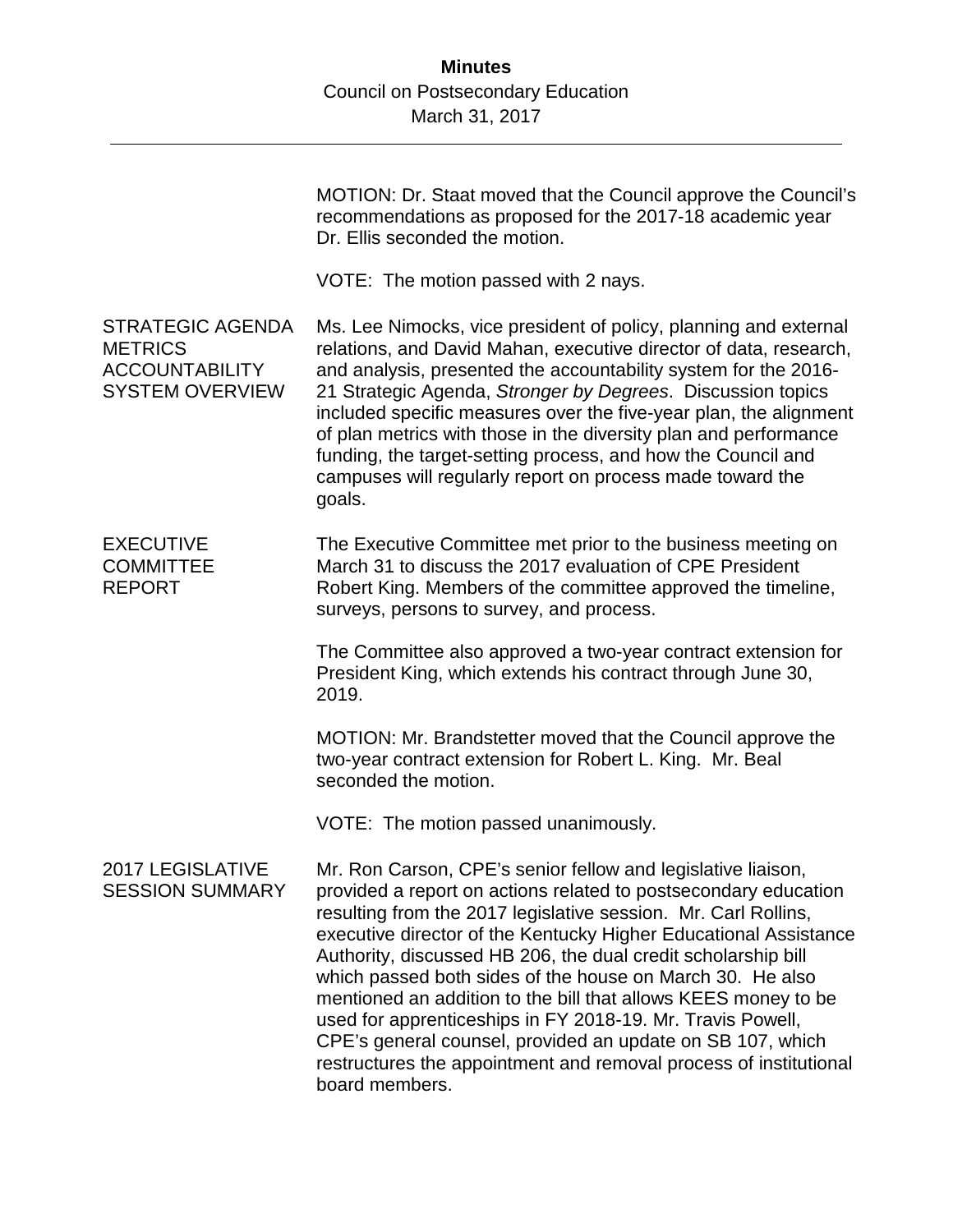| <b>INTERIM CAPITAL</b><br><b>PROJECTS – KCTCS</b>        | Dr. Payne and Mr. McKiernan presented the staff<br>recommendation for the Council to approve the following KCTCS<br>interim projects:                                                                                                                                                                                                                                                                                                                                                                                                                                              |  |  |  |  |
|----------------------------------------------------------|------------------------------------------------------------------------------------------------------------------------------------------------------------------------------------------------------------------------------------------------------------------------------------------------------------------------------------------------------------------------------------------------------------------------------------------------------------------------------------------------------------------------------------------------------------------------------------|--|--|--|--|
|                                                          | 1. Construct Advanced Manufacturing Center at Bluegrass<br>CTC, Danville Campus (\$4,114,150)<br>2. Construct Community Intergenerational Center at Hazard<br>CTC, Lees Campus (Additional Funding \$5,108,000)<br>3. Construct Advanced Manufacturing Center at Jefferson<br>CTC, Downtown Campus (\$20,241,386)<br>4. Renovate and Equip Manufacturing Labs at Owensboro<br>CTC, Downtown Campus (\$3,283,244)<br>5. Renovate Manufacturing Labs at Somerset CC, South<br>Campus (\$4,456,500)<br>6. Renovate and Equip Manufacturing Labs at West<br>Kentucky CTC (\$3,040,000) |  |  |  |  |
|                                                          | The projects are to be funded primarily with Kentucky Work<br>Ready Skills Initiative awards, which come from a \$100 million<br>Workforce Development Construction Pool funded in the 2016-18<br>Budget of the Commonwealth. The Education and Workforce<br>Development Cabinet was charged with receiving and reviewing<br>requests and awarding the funds, but CPE has statutory<br>responsibility to review and approve the projects at campuses.                                                                                                                              |  |  |  |  |
|                                                          | MOTION: Ms. Miller moved that the Council approve the KCTCS<br>request for six new capital projects funded with a combination of<br>Kentucky Work Ready Skills Initiative funds (\$30.5 million),<br>private funds (\$5.3 million), and agency restricted funds (\$2.9<br>million). Dr. Staat seconded the motion.                                                                                                                                                                                                                                                                 |  |  |  |  |
|                                                          | VOTE: The motion passed unanimously.                                                                                                                                                                                                                                                                                                                                                                                                                                                                                                                                               |  |  |  |  |
| <b>ACTION: NEW</b><br><b>ACADEMIC</b><br><b>PROGRAMS</b> | KRS 164.020 (15) empowers the Council on Postsecondary<br>Education to define and approve the offering of all postsecondary<br>education technical, associate, baccalaureate, graduate, and<br>professional degree, certificate, or diploma programs in the<br>public postsecondary education institutions.                                                                                                                                                                                                                                                                        |  |  |  |  |
|                                                          | Dr. Melissa Bell, CPE's associate vice president for academic<br>affairs, presented the staff recommendation that the Council<br>approve the following new academic programs:                                                                                                                                                                                                                                                                                                                                                                                                      |  |  |  |  |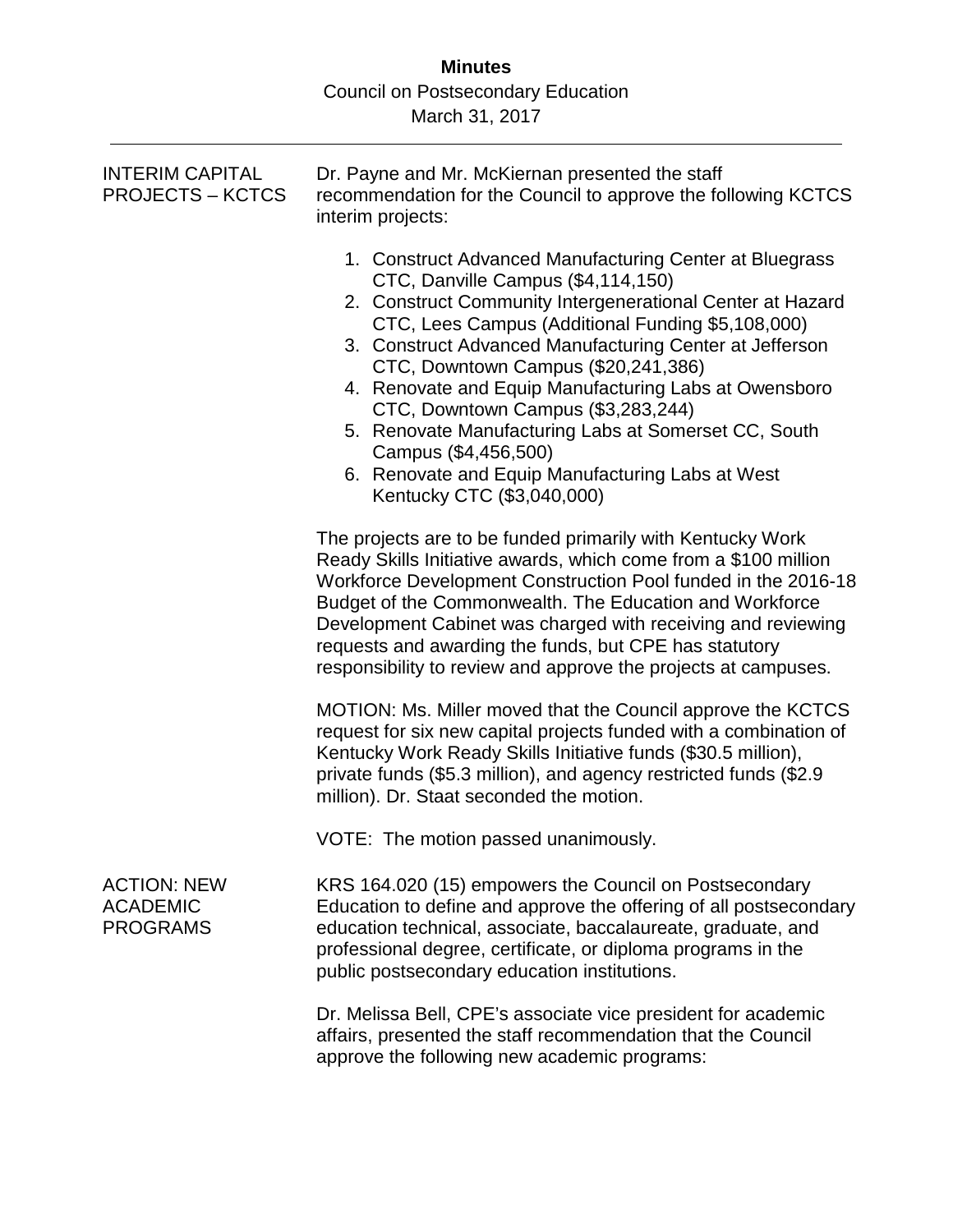|                                                                                      |                                                                                                                                                                                                                                                                                                                                                                                                                                                                                                                                                                                                                                                                                                                                                                                                                                                                          | 1. Morehead State University: Master of Science in Nursing,<br>Family Nurse Practitioner (CIP 51.3805)<br>2. University of Kentucky: Ph.D. in Radiation and<br>Radiological Sciences (CIP Code: 51.2205)<br>3. Western Kentucky University: Specialist in Gifted and<br>Talented Education (CIP Code: 13.1004) |  |  |  |  |
|--------------------------------------------------------------------------------------|--------------------------------------------------------------------------------------------------------------------------------------------------------------------------------------------------------------------------------------------------------------------------------------------------------------------------------------------------------------------------------------------------------------------------------------------------------------------------------------------------------------------------------------------------------------------------------------------------------------------------------------------------------------------------------------------------------------------------------------------------------------------------------------------------------------------------------------------------------------------------|----------------------------------------------------------------------------------------------------------------------------------------------------------------------------------------------------------------------------------------------------------------------------------------------------------------|--|--|--|--|
|                                                                                      | MOTION: Mr. Beal moved that the Council approve the new<br>academic programs as presented. Ms. Wright seconded the<br>motion.                                                                                                                                                                                                                                                                                                                                                                                                                                                                                                                                                                                                                                                                                                                                            |                                                                                                                                                                                                                                                                                                                |  |  |  |  |
|                                                                                      |                                                                                                                                                                                                                                                                                                                                                                                                                                                                                                                                                                                                                                                                                                                                                                                                                                                                          | VOTE: The motion passed unanimously.                                                                                                                                                                                                                                                                           |  |  |  |  |
| 2017-18 IMPROVING<br><b>EDUCATOR QUALITY</b><br><b>STATE GRANT</b><br><b>PROGRAM</b> | The Improving Educator Quality State Grant Program provides<br>funding to partnerships to deliver research-based professional<br>development programs to P-12 teachers. To be eligible, a<br>partnership must include a postsecondary institution's school of<br>arts and sciences and its teacher preparation program, as well as<br>at least one high-need local school district. The program enables<br>states to fund training for teachers and administrators in any core<br>academic subject. The Council focused Year 15 of the Improving<br>Educator Quality State Grant Program on projects that close the<br>achievement gap of underrepresented and/or Pell Grant<br>Eligible/Free and Reduced Lunch students through a focus on<br>critical-thinking skills across content areas, in conjunction with<br>career and technical education through dual credit. |                                                                                                                                                                                                                                                                                                                |  |  |  |  |
|                                                                                      |                                                                                                                                                                                                                                                                                                                                                                                                                                                                                                                                                                                                                                                                                                                                                                                                                                                                          | Dr. Bell announced the following funded programs for January 1,<br>2017-June 30, 2018:                                                                                                                                                                                                                         |  |  |  |  |
|                                                                                      | 1.                                                                                                                                                                                                                                                                                                                                                                                                                                                                                                                                                                                                                                                                                                                                                                                                                                                                       | Northern Kentucky University: \$130,000<br>NKY-FAME: Experiences in Career and Technical<br>Preparation for Teachers and Students NKY-Fame                                                                                                                                                                     |  |  |  |  |
|                                                                                      | 2.                                                                                                                                                                                                                                                                                                                                                                                                                                                                                                                                                                                                                                                                                                                                                                                                                                                                       | Kentucky State University: \$100,000<br>P-16 Student to Teacher Transformation Pathway (STTP)                                                                                                                                                                                                                  |  |  |  |  |
|                                                                                      | 3.                                                                                                                                                                                                                                                                                                                                                                                                                                                                                                                                                                                                                                                                                                                                                                                                                                                                       | University of Kentucky: \$130,000<br>Preparing Educators to Serve in Career-Themed Academies                                                                                                                                                                                                                   |  |  |  |  |
|                                                                                      | 4.                                                                                                                                                                                                                                                                                                                                                                                                                                                                                                                                                                                                                                                                                                                                                                                                                                                                       | Morehead State University: \$130,000<br>Teacher Leader Master's/National Board Certification/STEM                                                                                                                                                                                                              |  |  |  |  |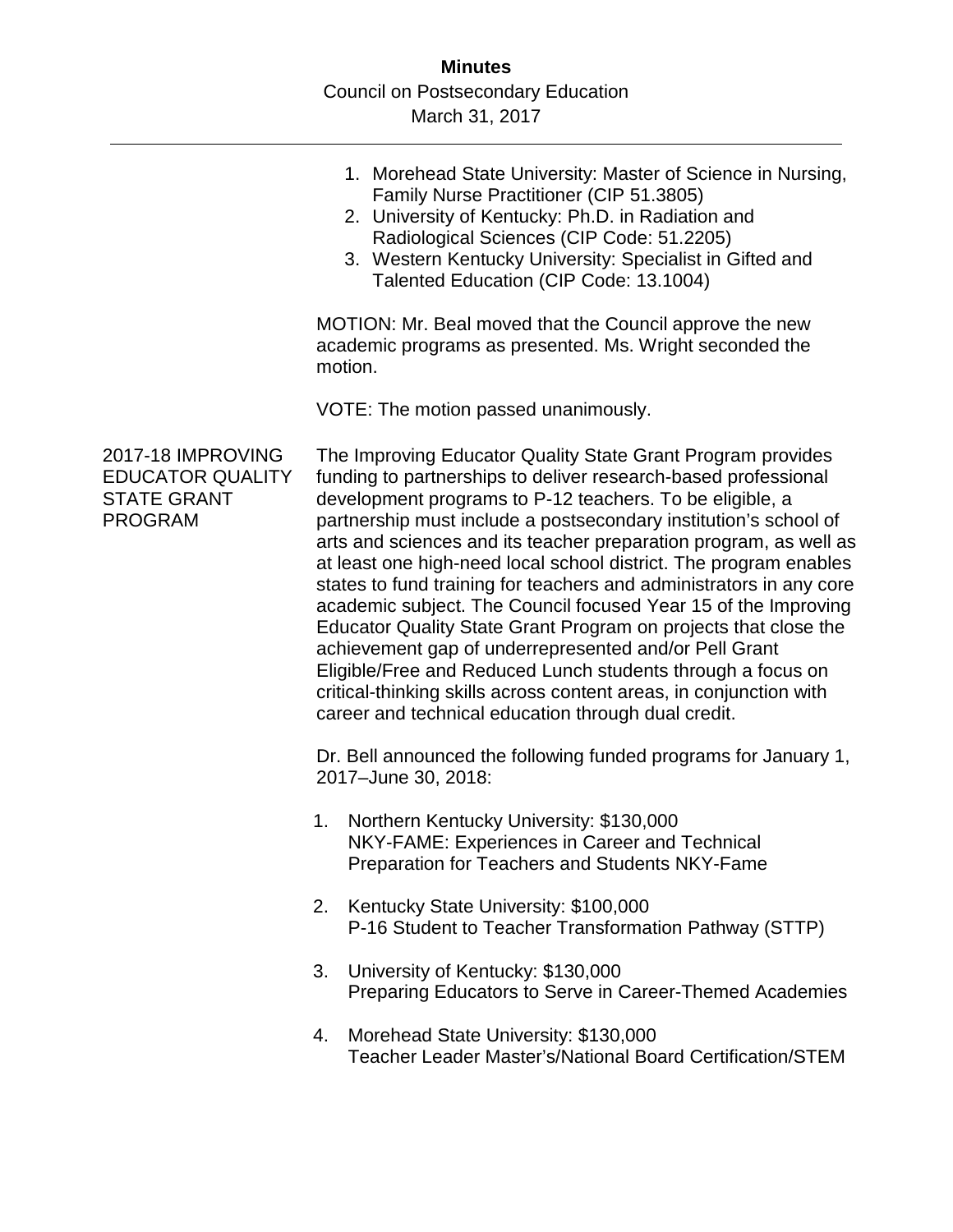|                                                                                         | 5.                                                                                                                                                                                                                                                                                                                     | Eastern Kentucky University: \$130,000<br>Promoting Project-Based Assignments and Effective<br>Formative Assessment Practices through Teacher<br>Partnerships                                                                                                                                                                                                                                                |  |  |  |
|-----------------------------------------------------------------------------------------|------------------------------------------------------------------------------------------------------------------------------------------------------------------------------------------------------------------------------------------------------------------------------------------------------------------------|--------------------------------------------------------------------------------------------------------------------------------------------------------------------------------------------------------------------------------------------------------------------------------------------------------------------------------------------------------------------------------------------------------------|--|--|--|
| <b>COMMITTEE ON</b><br><b>EQUAL</b><br><b>OPPORTUNITIES</b><br><b>REPORT</b>            | Dr. Caroline Atkins, CPE's senior associate for academic affairs,<br>provided an update on the activities of the Committee on Equal<br>Opportunities. She also provided an update on the status of<br>campus plans being developed in relation to the 2016-20<br>Statewide Policy on Diversity, Equity, and Inclusion. |                                                                                                                                                                                                                                                                                                                                                                                                              |  |  |  |
| <b>STRONGER BY</b><br><b>DEGREES: UPDATE</b><br>ON POLICY AREA 1,<br><b>OPPORTUNITY</b> | The 2016-21 Strategic Agenda was approved by the<br>Council in June 2016. The agenda focuses on three<br>urgent priorities - Opportunity, Success, and Impact.                                                                                                                                                         |                                                                                                                                                                                                                                                                                                                                                                                                              |  |  |  |
|                                                                                         | Ms. Nimocks, Dr. Mahan, and Dr. Sue Cain presented an<br>introduction to the Opportunity section of the agenda,<br>including its strategies, metrics, and activities currently<br>underway. Highlighted initiatives included dual<br>credit/enrollment reform and expansion and<br>developmental education reform.     |                                                                                                                                                                                                                                                                                                                                                                                                              |  |  |  |
| <b>COMMITTEE</b><br><b>APPOINTMENTS</b>                                                 |                                                                                                                                                                                                                                                                                                                        | Chair Zimmerman made the following committee appointments:<br>Vice Chair Ben Brandstetter, Ms. Donna Moore, Dr. Joe<br>$\bullet$<br>Ellis, and Mr. Ron Beal to the Council's Executive<br>Committee, which reviews all agency budget and<br>personnel matters, including an annual audit of the agency<br>and the evaluation of the CPE president, and performs<br>other activities assigned by the Council. |  |  |  |
|                                                                                         |                                                                                                                                                                                                                                                                                                                        | Ms. Lizbetthe Rodriguez to the Committee on Equal<br>Opportunities (CEO), which advises the Council on<br>strategies for achieving equal opportunity and institutional<br>performance objectives. Additionally, she reclassified Mr.<br>Shawn Reynolds's membership on the CEO from a citizen<br>member to a CPE member.                                                                                     |  |  |  |
|                                                                                         |                                                                                                                                                                                                                                                                                                                        | The appointments to the 2018-20 Budget Development Work                                                                                                                                                                                                                                                                                                                                                      |  |  |  |

The appointments to the 2018-20 Budget Development Work Group will be made at the June 16, 2017 meeting.